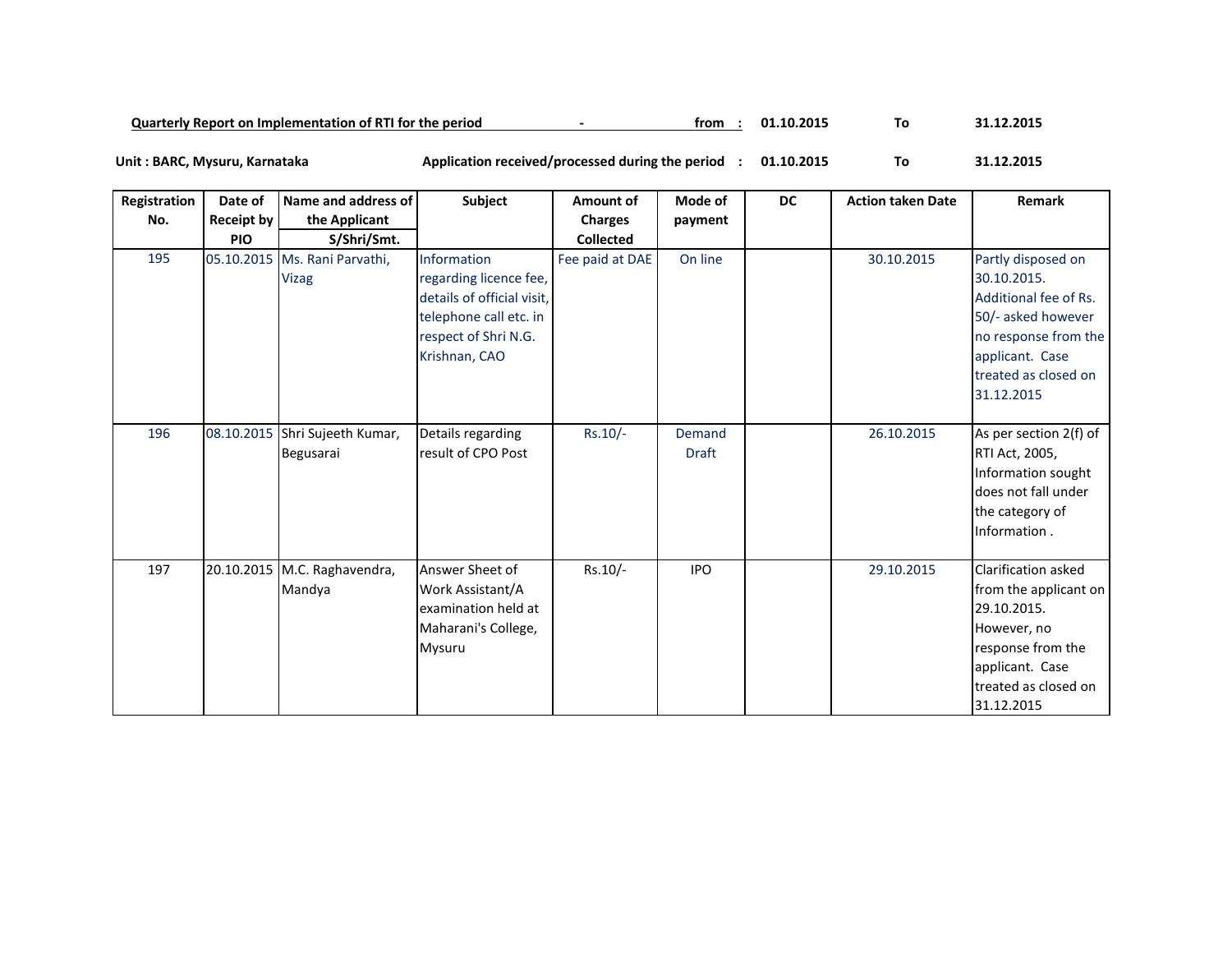| 198 |            | 20.10.2015 Shri G. Shivakumar,<br>Mysuru                   | Regarding<br>reservation details                                                                          | Rs. 10/-        | <b>IPO</b>               | 17.11.2015 | As per section 2(f) of<br>RTI Act, 2005,<br>Information sought<br>does not fall under<br>the category of<br>Information                           |
|-----|------------|------------------------------------------------------------|-----------------------------------------------------------------------------------------------------------|-----------------|--------------------------|------------|---------------------------------------------------------------------------------------------------------------------------------------------------|
| 199 |            | 20.10.2015 Shri Bipin R Patel,<br>Gujarat                  | CHSS dependency<br>renew forms and<br>circular issued by all<br>units of NPCIL & DAE<br>for the year 2015 | Rs. 10/-        | <b>IPO</b>               | 17.11.2015 | Aditional fee of Rs.<br>10/- asked on<br>17.11.2015.<br>However, no<br>response from the<br>applicant. Case<br>treated as closed on<br>31.12.2015 |
| 200 |            | 30.10.2015 Shri J. Somanna,<br>Yelwal                      | Answer sheet and<br>marks list of selected<br>candidated                                                  | Rs. 10/-        | <b>IPO</b>               | 17.11.2015 | Information denied<br>for disclosure under<br>Section 8(1)(j) of RTI<br>Act, 2005                                                                 |
| 201 |            | 30.10.2015 Shri J. Somanna,<br>Yelwal                      | OMR copy, Carbon<br>copy back, Key<br>answer (Y.S. Rupa)                                                  | Rs. 10/-        | <b>IPO</b>               | 17.11.2015 | Information denied<br>for disclosure under<br>Section 8(1)(j) of RTI<br>Act, 2005                                                                 |
| 202 |            | 09.11.2015 Smt. Rashmi C,<br>Ratnahalli Village,<br>Yelwal | Information about<br>Shri R.N. Swamy,<br>Hel/A                                                            | Rs. 20/-        | <b>IPO</b>               | 03.12.2015 |                                                                                                                                                   |
| 203 | 29.10.2015 | Smt. P. Rani Parvathi,<br>Vizag                            | Details of licence fee<br>recovered from Shri<br>N.G. Krishnan, CAO                                       | Fee paid at DAE | $\overline{\phantom{a}}$ | 20.11.2015 |                                                                                                                                                   |
| 204 |            | 17.11.2015 Shri J.R. Parmar,<br><b>KAPS, NPCIL</b>         | Regarding SC/ST<br>Grievance Cell etc.                                                                    | Fee paid at DAE | $\overline{\phantom{a}}$ | 14.12.2015 | $\blacksquare$                                                                                                                                    |
| 205 |            | 24.11.2015 Shri V. Shakthivel,<br>Chennai                  | <b>Regarding Court</b><br>cases                                                                           | Fee paid at DAE | $\blacksquare$           | 04.12.2015 |                                                                                                                                                   |